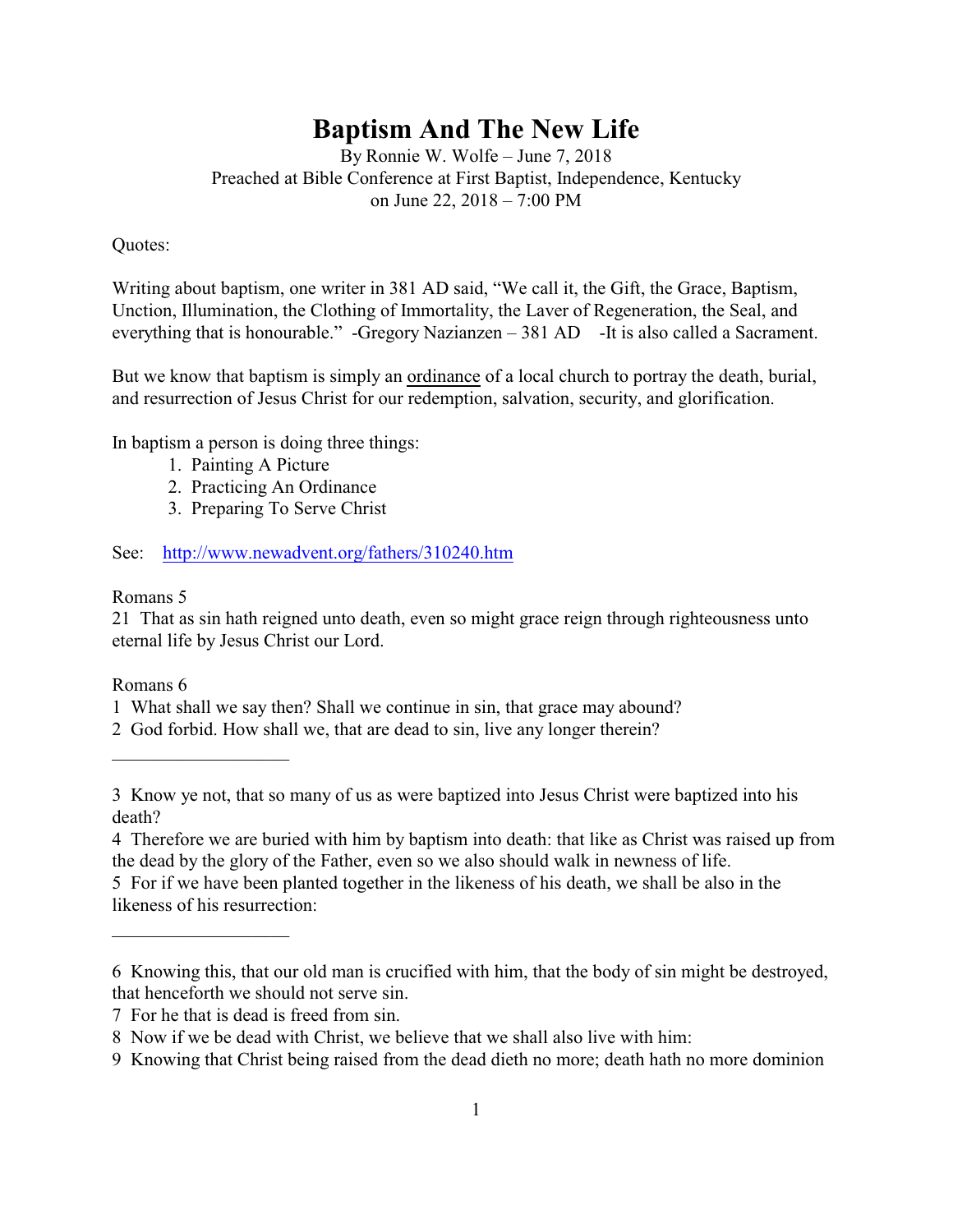over him.

10 For in that he died, he died unto sin once: but in that he liveth, he liveth unto God.

11 Likewise reckon ye also yourselves to be dead indeed unto sin, but alive unto God through Jesus Christ our Lord.

12 Let not sin therefore reign in your mortal body, that ye should obey it in the lusts thereof.

13 Neither yield ye your members as instruments of unrighteousness unto sin: but yield yourselves unto God, as those that are alive.

I. BAPTISM IS A REJECTION OF SIN, 5:21 - 6:2

\_\_\_\_\_\_\_\_\_\_\_\_\_\_\_\_\_\_\_\_\_\_\_\_\_\_\_\_\_\_\_\_\_\_\_\_\_

- A. Before taking up the subject of baptism itself, Paul speaks of the "end game" of baptism, the result of immersion, the purpose and prospect of its being done.
- B. The object of the exercise of baptism is to set forth as a testimony the work of Jesus Christ in his death, burial, and resurrection; but there is an end result of its portrayal.
- C. A believer should at some stage in his Christian life understand that baptism is a burying of our old self and a resurrection of our new self.
- D. This is done in a picture, but the new character that grace produces is in this picture shown as a testimony of the believer that his life of sin has ended.
- E. How shall we, that are dead to sin, live any longer therein?
- F. The Picture:
	- 1. When your feet go into the water of baptism, those feet are going into death. Although it is only a picture in the water, it is to be taken physically as a dedication of a new life in Christ that was given when that person believed in Christ.
	- 2. Those feet should no longer walk into places the person need not be.
	- 3. Those feet should not follow the deeds of wicked men.
	- 4. Those feet should, rather, follow in the footsteps of Christ to live a righteous and holy life before him.
	- 5. When those hands go down into that deep, dark, deadly water, it should remind the believers that those hands are instruments of God and not of man.
	- 6. Those hands are no more meant to condemn people, harm people, or gesture nasty gestures or steal or kill.
	- 7. Those hands belong to the Lord.
	- 8. When the head goes under water, that is an indication that we have a renewing of the mind that points our thinking toward the word of God and its instructions for our living in the world. It becomes our guide, and we think of things of God.
		- a. Philippians 4:8 *Finally, brethren, whatsoever things are true, whatsoever things are honest, whatsoever things are just, whatsoever things are pure, whatsoever things are lovely, whatsoever things are of good report; if there be any virtue, and if there be any praise, think on these things*.

## II. BAPTISM IS IS A RECOLLECTION OF DEATH, 6:3-5

A. Romans 6:3 *Know ye not, that so many of us as were baptized into Jesus Christ were baptized into his death? 4 Therefore we are buried with him by baptism into death: that*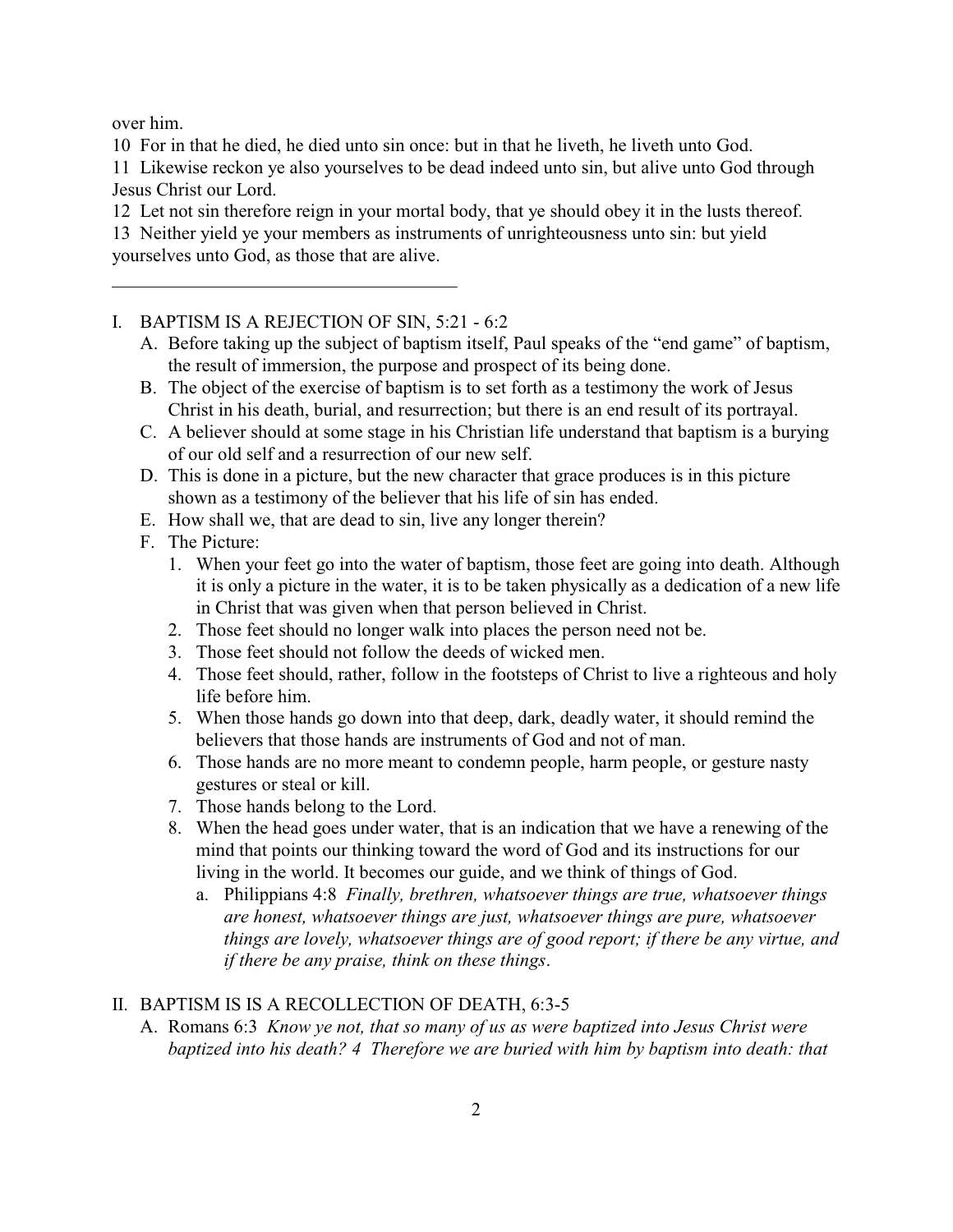*like as Christ was raised up from the dead by the glory of the Father, even so we also should walk in newness of life. 5 For if we have been planted together in the likeness of his death, we shall be also in the likeness of his resurrection*:

- B. We are buried with him in baptism in HIS death.
	- 1. This reminds us that it is only by Jesus' death that brings salvation to us. He suffered, the just for the unjust, that we might be brought to God in salvation by grace through faith.
	- 2. It was HIS death that canceled our sin and gave us eternal life.
- C. We are also buried with him in baptism in OUR death.
	- 1. We are to become dead to sin after our salvation, and baptism tells forth our witness that we are no longer servants of the flesh, but we live in the Spirit.
	- 2. Galatians 2:20 *I am crucified with Christ: nevertheless I live; yet not I, but Christ liveth in me: and the life which I now live in the flesh I live by the faith of the Son of God, who loved me, and gave himself for me.*

## III. BAPTISM IS A RESURRECTION FROM SIN, 6:6-7

- A. The old man died in Christ when we believed.
- B. That old man can never again condemn us to hell. Even when we sin as believers, the old man has no more dominion or rule over our spiritual lives.
- C. But this body of sin can be destroyed only by not serving sin.
- D. It is our business now, in our spiritual new life, to destroy this body of sin by resisting the temptations of the world and living above the wickedness and vanity of the world.
	- 1. 1 John 2:15 *Love not the world, neither the things that are in the world. If any man love the world, the love of the Father is not in him*.
	- 2. Our sin in the flesh is attached to this body, which is dying.
	- 3. Sin and our body are temporal, not eternal.
	- 4. John 10:10 *The thief cometh not, but for to steal, and to kill, and to destroy: I am come that they might have life, and that they might have it more abundantly*.
	- 5. We have false teachers who desire to steal God's sheep and to kill and destroy them, but Christ came to give us life more abundantly.
- E. Sin is our enemy, and it is always lurking around, and its author, Satan, is walking around as a lion seeking whom he may devour (1 Peter 5:8).
- F. So, we should not serve sin but serve Christ with our feet, our hands, our head, and every part of our bodies, which temple is God's, not ours.

## IV. BAPTISM IS A REFLECTION OF OUR HOPE, 6:8-10

- A. Romans 6:8-10 *Now if we be dead with Christ, we believe that we shall also live with him: 9 Knowing that Christ being raised from the dead dieth no more; death hath no more dominion over him. 10 For in that he died, he died unto sin once: but in that he liveth, he liveth unto God.*
- B. Now that we are dead to sin through the grace of God and faith in Christ, we have assurance that we "shall also live with him" (8).
- C. Verses 9-10 instruct us in inference that, as long as Christ lives, we live. Christ "dieth no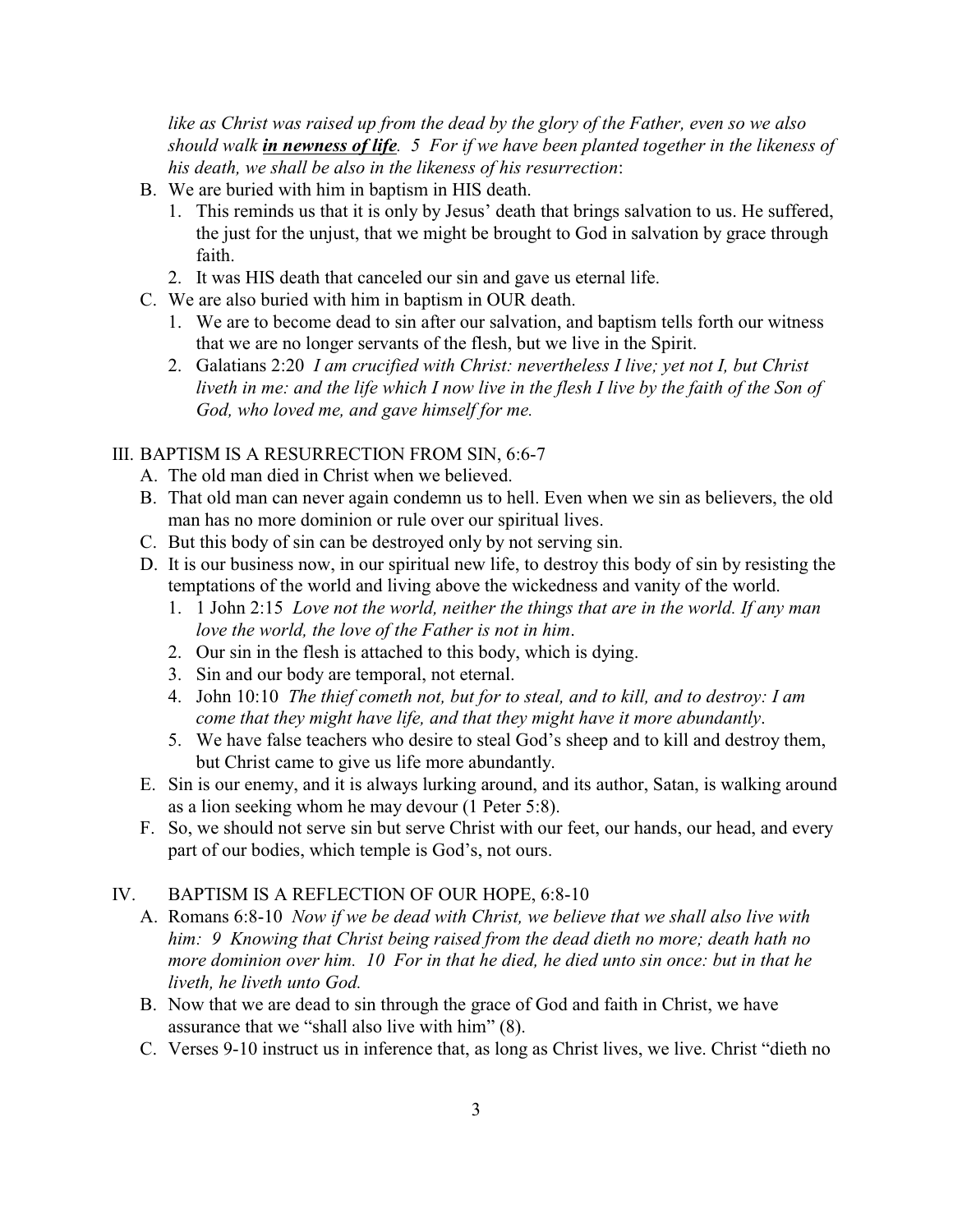more; death hath no more dominion over him."

- D. He died once unto sin and condemned sin in the flesh, but he now lives unto God.
- E. So, as we died in him, we also live unto God to serve him.
- F. And we will be included in that great inheritance that Peter speaks of 1 Peter 1:4-5, one that is incorruptible, undefiled, and reserved for us in heaven.
- G. Baptism shows forth our eternal life and our security in Christ, our blessed hope.

### V. BAPTISM IS A RECKONING CONCERNING DEATH, 6:11-12

A. Romans 6:11-13 *Likewise reckon ye also yourselves to be dead indeed unto sin, but alive unto God through Jesus Christ our Lord. 12 Let not sin therefore reign in your mortal body, that ye should obey it in the lusts thereof. 13 Neither yield ye your members as instruments of unrighteousness unto sin: but yield yourselves unto God, as those that are alive from the dead, and your members as instruments of righteousness unto God*.

## VI. BAPTISM IS A RECEPTION INTO THE BODY OF CHRIST

- A. 1 Corinthians 12:13-14 *For by one Spirit are we all baptized into one body, whether we be Jews or Gentiles, whether we be bond or free; and have been all made to drink into one Spirit. 14 For the body is not one member, but many*.
- B. This local body of believers is a group to which we as members owe our allegiance as unto God, for it is in the local church that God receives glory.
- C. Ephesians 3:21 *Unto him be glory in the church by Christ Jesus throughout all ages, world without end. Amen*.

### VII. CONCLUSION

- A. We have now come to know Christ as our Savior. We have believed on him for eternal life. He has accepted us in the beloved. We have been baptized in water showing forth both the Lord's death and resurrection and our own spiritual death and resurrection in a great picture as a testimony to our church and to others that we are denying the body of sin and will continually serve Jesus Christ to destroy this body of sin and replace it with a vessel of honor that will bring glory to God, to Christ, and to the Holy Spirit.
- B. In New Testament times, those who were saved were baptized. Today too many people separate salvation from baptism, thinking that one is done and then another decision is to be made concerning the other.
- C. But this should not be. When you are saved, you should immediately submit to scriptural baptism. It is your testimony of true regeneration and conversion.
- D. It is your confession of sin before men implying that sin has already been confessed and forgiven before God.
- E. Only saved people can be baptized; so, if you have never been saved, do not submit to baptism.
- F. Trust the Lord for salvation; then submit to scriptural baptism to use the instruments of your body to bring glory to God in his local church.
- G. If you are saved and not baptized, come today and talk with this pastor about being baptized to bring glory to God and to surrender your life to completely serve God in